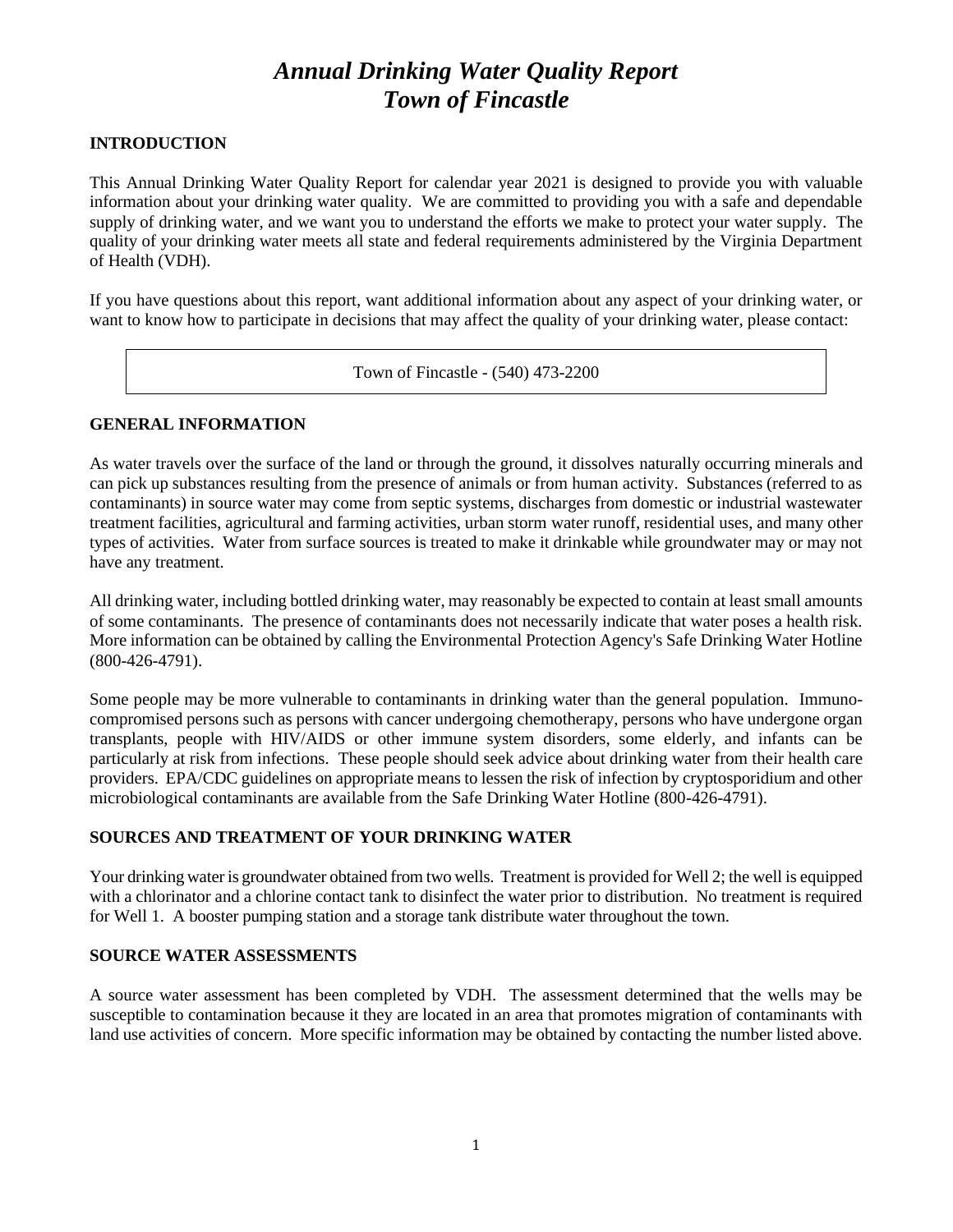# **QUALITY OF YOUR DRINKING WATER**

Your drinking water is routinely monitored according to Federal and State Regulations for a variety of contaminants. The tables that follow show the results of our monitoring for the period of January 1, 2021 through December 31, 2021.

Most of the results in the table are from testing done in 2021. However, the state allows us to monitor for some contaminants less than once per year because the concentrations of these contaminants do not change frequently. Some of our data, though accurate, is more than one year old.

## **DEFINITIONS**

In the table and elsewhere in this report you will find many terms and abbreviations you might not be familiar with. The following definitions are provided to help you better understand these terms:

**Action Level (AL):** The concentration of a contaminant which, if exceeded, triggers treatment or other requirements which a water system must follow.

**Maximum Contaminant Level (MCL):** The highest level of a contaminant that is allowed in drinking water. MCLs are set as close to the MCLGs as feasible using the best available treatment technology.

**Maximum Contaminant Level Goal (MCLG):** The level of a contaminant in drinking water below which there is no known or expected risk to health. MCLGs allow for a margin of safety.

**Maximum Residual Disinfectant Level (MRDL):** The highest level of a disinfectant allowed in drinking water. There is convincing evidence that addition of a disinfectant is necessary for control of microbial contaminants.

**Maximum Residual Disinfectant Level Goal (MRDLG):** The level of a drinking water disinfectant below which there is no known or expected risk to health. MRDLGs do not reflect the benefits of the use of disinfectants to control microbial contamination.

**Non-detects (ND):** The substance was not found by laboratory analysis.

**Parts per billion (ppb) or Micrograms per liter (µg/L):** One part per billion corresponds to one minute in 2,000 years, or a single penny in \$10,000,000.

Parts per million (ppm) or Milligrams per liter (mg/L): One part per million corresponds to one minute in two years or a single penny in \$10,000.

**Picocuries per liter (pCi/L):** A measure of the radioactivity in water.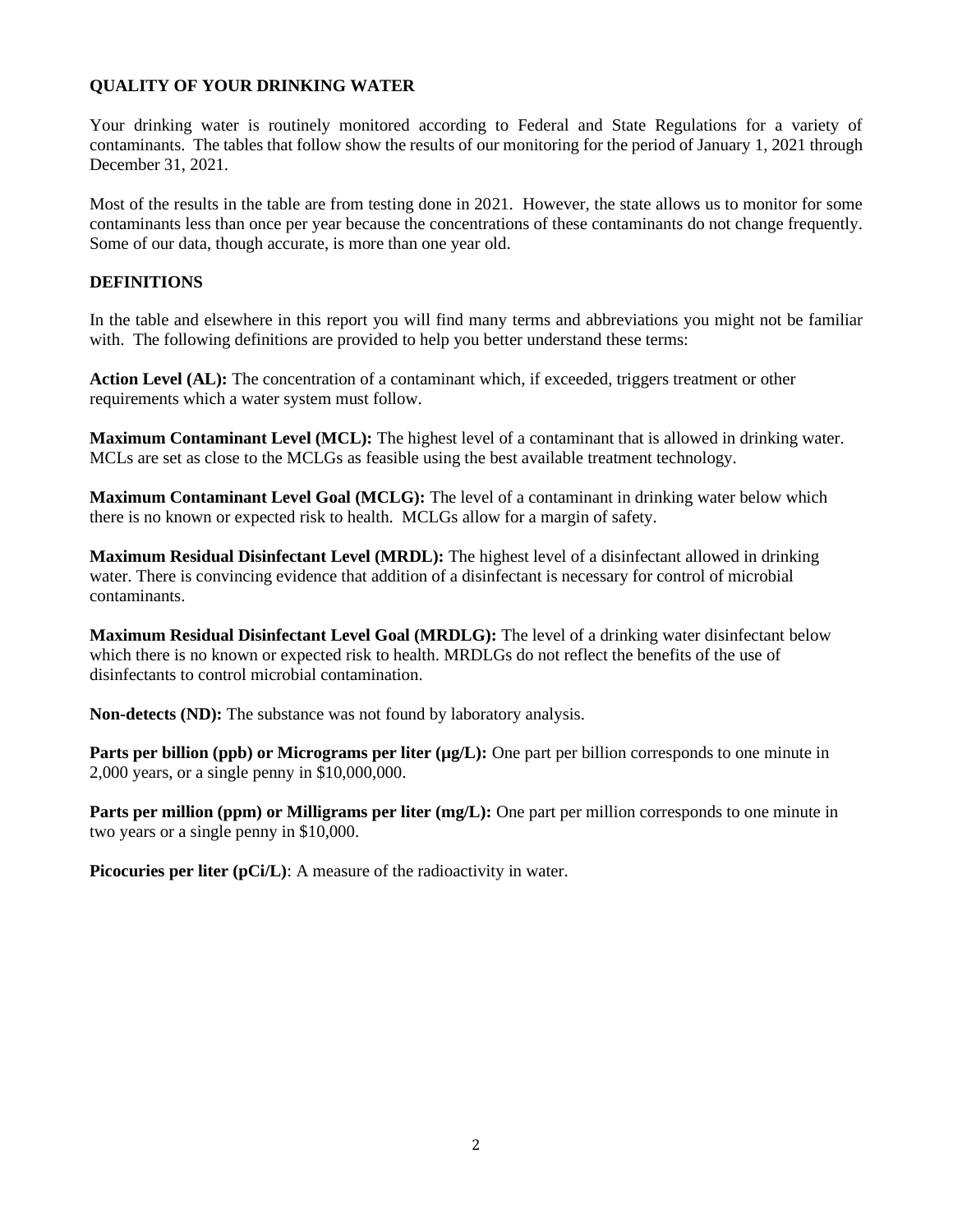# **WATER QUALITY RESULTS**

| <b>Radiological Contaminants</b>          |                  |                |                                          |                |                |                                                                                                   |
|-------------------------------------------|------------------|----------------|------------------------------------------|----------------|----------------|---------------------------------------------------------------------------------------------------|
| Contaminant<br>(Unit)                     | <b>MCLG</b>      | <b>MCL</b>     | Level Found                              | Violation      | Sample<br>Date | Typical Source of Contamination                                                                   |
| Alpha emitters<br>(pCi/L)                 | $\mathbf{0}$     | 15             | Well 1: ND<br>Well 2: 5.04               | N <sub>0</sub> | 10/2021        | Erosion of natural deposits                                                                       |
| <b>Combined Radium</b><br>(pCi/L)         | $\mathbf{0}$     | 5              | Well 1: 1.96<br>Well 2: 0.230            | N <sub>0</sub> | 10/2021        | Erosion of natural deposits                                                                       |
| <b>Inorganic &amp; Metal Contaminants</b> |                  |                |                                          |                |                |                                                                                                   |
| Contaminant<br>(Unit)                     | <b>MCLG</b>      | <b>MCL</b>     | Level Found                              | Violation      | Sample<br>Date | <b>Typical Source of Contamination</b>                                                            |
| Antimony<br>(ppb)                         | 6                | 6              | Well 1: 0.034<br>Well 2: ND              | N <sub>0</sub> | 5/2021         | Discharge from petroleum<br>refineries; Fire retardants;<br>Ceramics; Electronics; Solder         |
| Barium<br>(ppm)                           | 2                | $\overline{2}$ | Well 1: 0.11<br>Well 2: 0.083            | N <sub>o</sub> | 5/2021         | Discharge of drilling wastes;<br>Discharge form metal refineries;<br>Erosion of natural deposits  |
| Chromium<br>(ppb)                         | 100              | 100            | Well 1: 6.0<br>Well 2: 4.2               | N <sub>0</sub> | 5/2021         | Discharge from steel and pulp<br>mills; Erosion of natural deposits                               |
| Fluoride<br>(ppm)                         | 4                | $\overline{4}$ | Well 1: 0.64<br>Well 2: 0.61             | N <sub>o</sub> | 5/2021         | Erosion of natural deposits;<br>Discharge from fertilizer and<br>aluminum factories               |
| Nitrate<br>(ppm)                          | 10               | 10             | Well 1: 1.5<br>Well 2: 1.3               | N <sub>0</sub> | 5/2021         | Runoff from fertilizer use;<br>Leaching from septic tanks,<br>sewage; Erosion of natural deposits |
| <b>Lead and Copper</b>                    |                  |                |                                          |                |                |                                                                                                   |
| Contaminant<br>(Unit)                     | <b>MCLG</b>      | <b>MCL</b>     | Level Found                              | Exceedance     | Sample<br>Date | Typical Source of Contamination                                                                   |
| Lead<br>(ppb)                             | $\mathbf{0}$     | $AL=15$        | 5.2<br>(No samples<br>exceeded the AL)   | N <sub>o</sub> | 6/2019         | Corrosion of household plumbing<br>systems; Erosion of natural<br>deposits                        |
| Copper<br>(ppm)                           | 1.3              | $AL=1.3$       | 0.175<br>(No samples<br>exceeded the AL) | N <sub>0</sub> | 6/2019         | Corrosion of household plumbing<br>systems; Erosion of natural<br>deposits                        |
| <b>Disinfection Byproducts</b>            |                  |                |                                          |                |                |                                                                                                   |
| Contaminant<br>(Unit)                     | <b>MCLG</b>      | <b>MCL</b>     | Level Found<br>(Range)                   | Violation      | Sample<br>Date | <b>Typical Source of Contamination</b>                                                            |
| Total<br>Trihalomethanes<br>(ppb)         | NA               | 80             | 2.4<br>$(ND - 2.4)$                      | N <sub>o</sub> | 8/2021         | By-product of drinking water<br>chlorination                                                      |
| Haloacetic Acids<br>(ppb)                 | NA               | 60             | 3.4<br>$(ND - 3.4)$                      | No             | 8/2021         | By-product of drinking water<br>chlorination                                                      |
| <b>Disinfection Residual</b>              |                  |                |                                          |                |                |                                                                                                   |
| Contaminant<br>(Unit)                     | <b>MRDL</b><br>G | <b>MRDL</b>    | Level Found<br>(Range)                   | Violation      | Sample<br>Date | <b>Typical Source of Contamination</b>                                                            |
| Chlorine<br>(ppm)                         | $\overline{4}$   | $\overline{4}$ | 0.53<br>$(0.16 - 0.90)$                  | No             | Monthly        | Water additive used to control<br>microbes                                                        |
| <b>Unregulated Contaminants</b>           |                  |                |                                          |                |                |                                                                                                   |
| Contaminant<br>(Unit)                     | <b>MCLG</b>      | <b>MCL</b>     | Level Found                              | Exceedance     | Sample<br>Date | Typical Source of Contamination                                                                   |
| Sodium<br>(ppm)                           | NA               | NA             | Well 1: 6.7<br>Well 2: 5.5               | NA             | 5/2021         | Erosion of natural deposits; De-<br>icing salt runoff; Water softeners                            |

\*The MCL for beta particles is 4 mrem/yr. EPA considers 50 pCi/L to be the level of concern for beta particles.